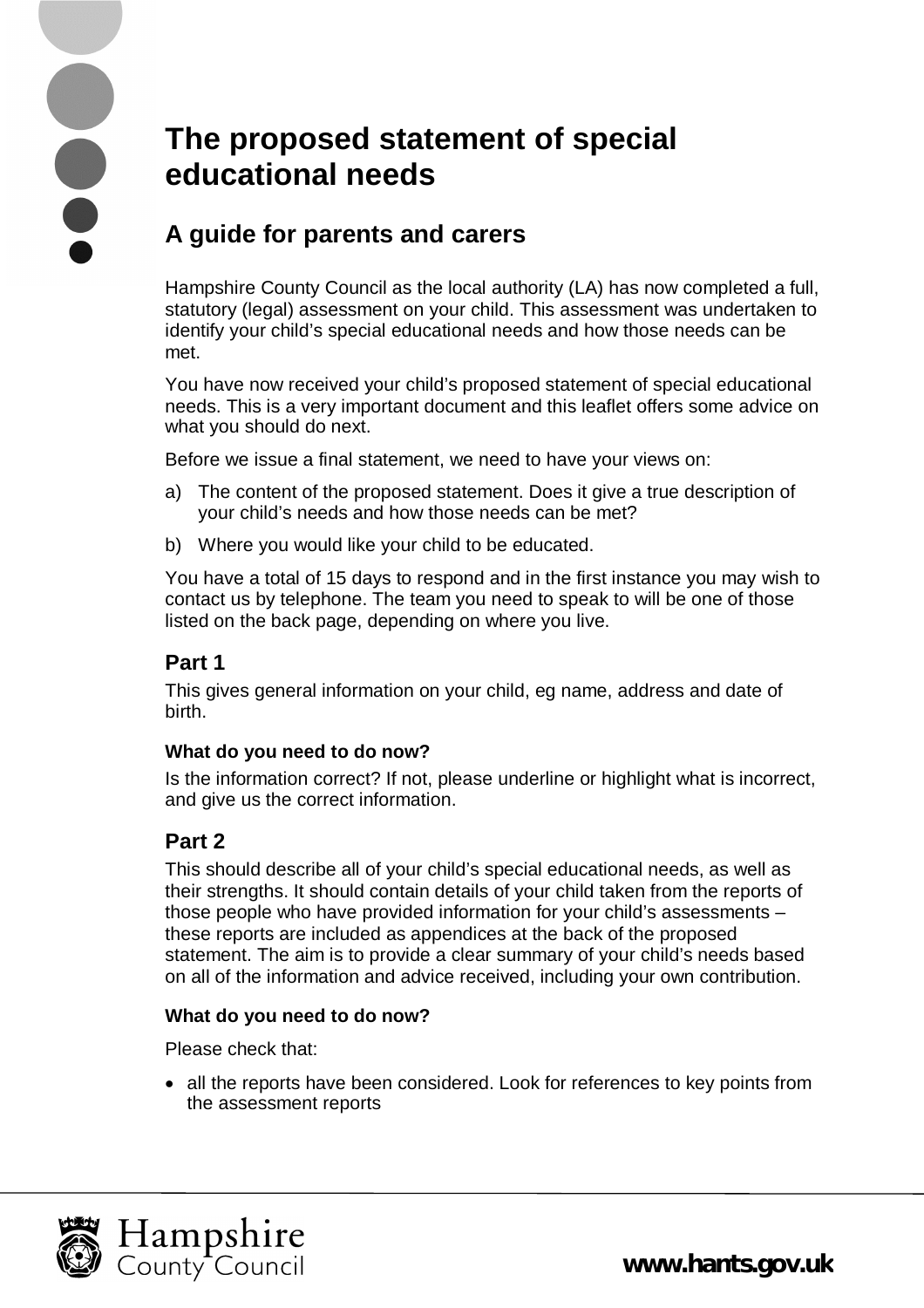- it provides a clear and true description of each of your child's special educational needs and that those needs are summarised at the end of Part 2
- if someone, who did not know your child, read Part 2 they would get a clear picture of your child's needs and strengths from the description made.

As with Part 1, highlight anything you disagree with or wish to question, and record on a separate piece of paper anything that you feel has been overlooked.

Please note: the description in Part 2 is a **summary** of your child's special educational needs. Some of the finer details contained within the assessment reports will not appear.

If you wish to question the content of any of the assessment reports, we will need to put you in touch with the person who provided the report.

Hampshire County Council cannot amend the actual reports produced by others, but we will, of course, try to help resolve any differences of opinion.

#### **Part 3**

This should describe:

- the main educational and developmental objectives, ie what your child is expected to achieve over the duration of the statement
- the educational provision that will be made to meet your child's needs and the above objectives
- how your child's progress will be monitored and recorded.

The provision set out in Part 3 should be specific, detailed, clear and measurable.

Some descriptions will be broad to allow the school flexibility to meet your child's needs on a day to day basis through an individual education plan (IEP) which will be drawn up by the school when they receive the final statement of special educational needs. The IEP is a planning document. It identifies a pupil's immediate learning needs and targets, and the special arrangements and support that should be made to enable the individual pupil to meet those targets.

#### **What do you need to do now?**

Please check that:

- the objectives relate to the needs listed in Part 2 and that provision has been made for each need
- it is clear what help your child will be receiving, how and how often this help will be delivered
- the descriptions of provision are made in clear and understandable language.

Highlight anything with which you disagree, or wish to question, and record on a separate piece of paper anything that you believe has been overlooked, or needs explanation.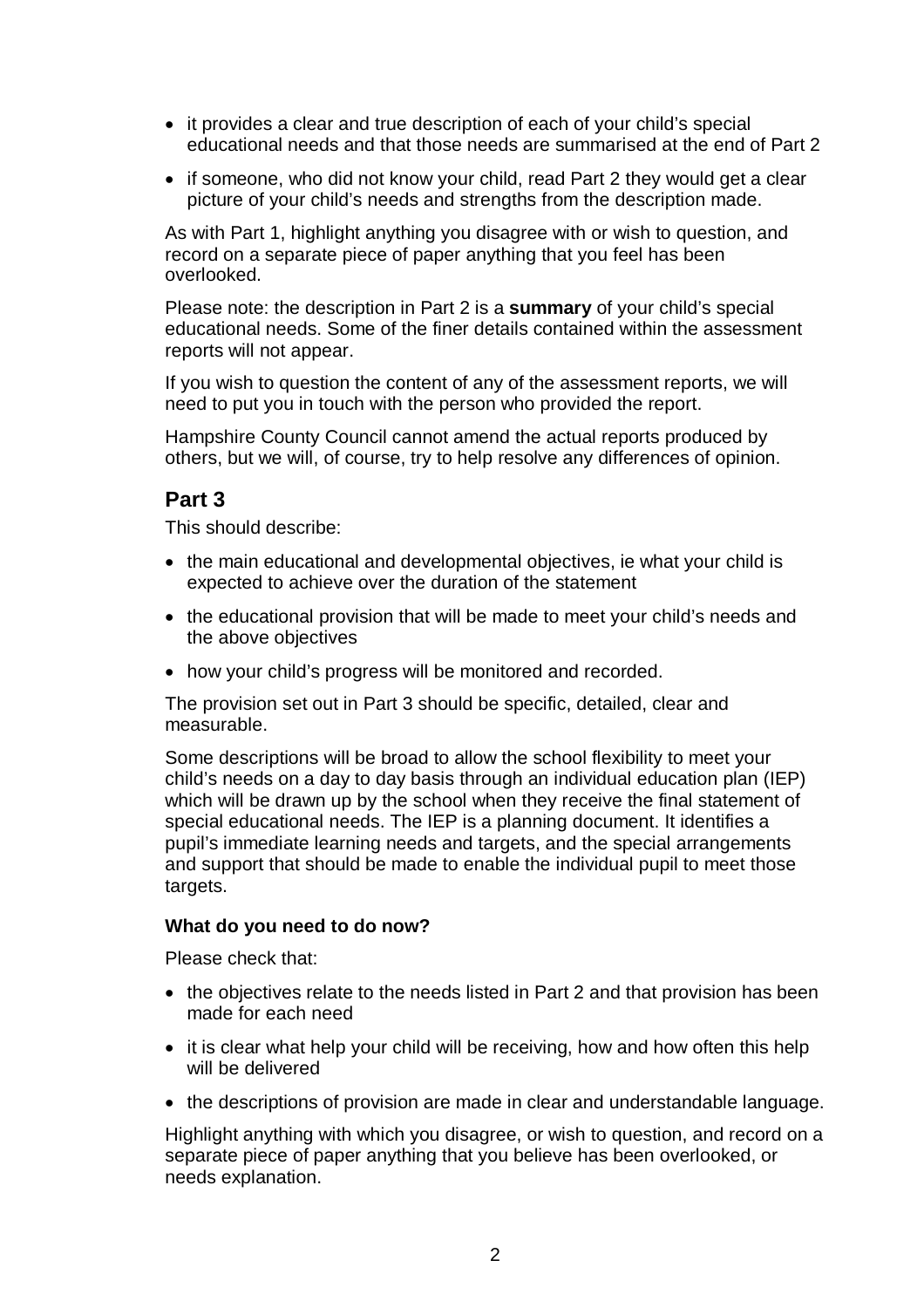## **Part 4**

You have a right to express a preference for the maintained school that you would like your child to attend, or make representations in favour of a nonmaintained or independent school.

The Special Educational Needs Code of Practice says:

*"Parents may express a preference for the maintained school they wish their child to attend, or make representations for a placement in any other school. LAs must comply with a parental preference unless the school is unsuitable to the child's age, ability, aptitude or special educational needs, or the placement would be incompatible with the efficient education of the other children with whom the child would be educated, or with the efficient use of resources. LAs must consider parental representations and arrange any meeting(s) with LA advisers or officers the parents seek, before issuing a final statement."*

Full details of how to give your views about your child's future school placement are given in the letter that accompanied the proposed statement.

With the proposed statement you will have received information on schools to assist you in making this decision. Whenever possible, it is advisable to visit the school(s) that you might like your child to attend before you express a preference. It would be helpful if you take the proposed statement with you. Sometimes this will be difficult to do in the time available, for instance, during school holidays, so please contact the Special Educational Needs team for your area (see details on back page) if you need more time.

#### **What do you need to do now?**

Express your preference on the enclosed reply slip. If you have any worries or concerns, please contact the person whose name appears at the foot of the covering letter attached to the proposed statement.

## **Part 5**

This describes any non-educational needs that your child may have.

#### **What do you need to do now?**

Do you agree with the description made? Has anything been left out?

## **Part 6**

This describes the non-educational provision that will be made to meet any needs specified in Part 5. This help is normally provided by other services or agencies, eg health or social care.

#### **What do you need to do now?**

Do you agree with the description of the provision made in Part 6?

If you have any concerns about the content of Parts 5 and/or 6, you should raise these, initially, with the Special Educational Needs team for your area (see details on back page). It is likely that you will then be put in touch with the person who provided the report/assessment.

Please note: Hampshire County Council has no legal responsibility to ensure that the needs and provision identified in Parts 5 and 6, which are the responsibilities of other agencies, are met or are in place.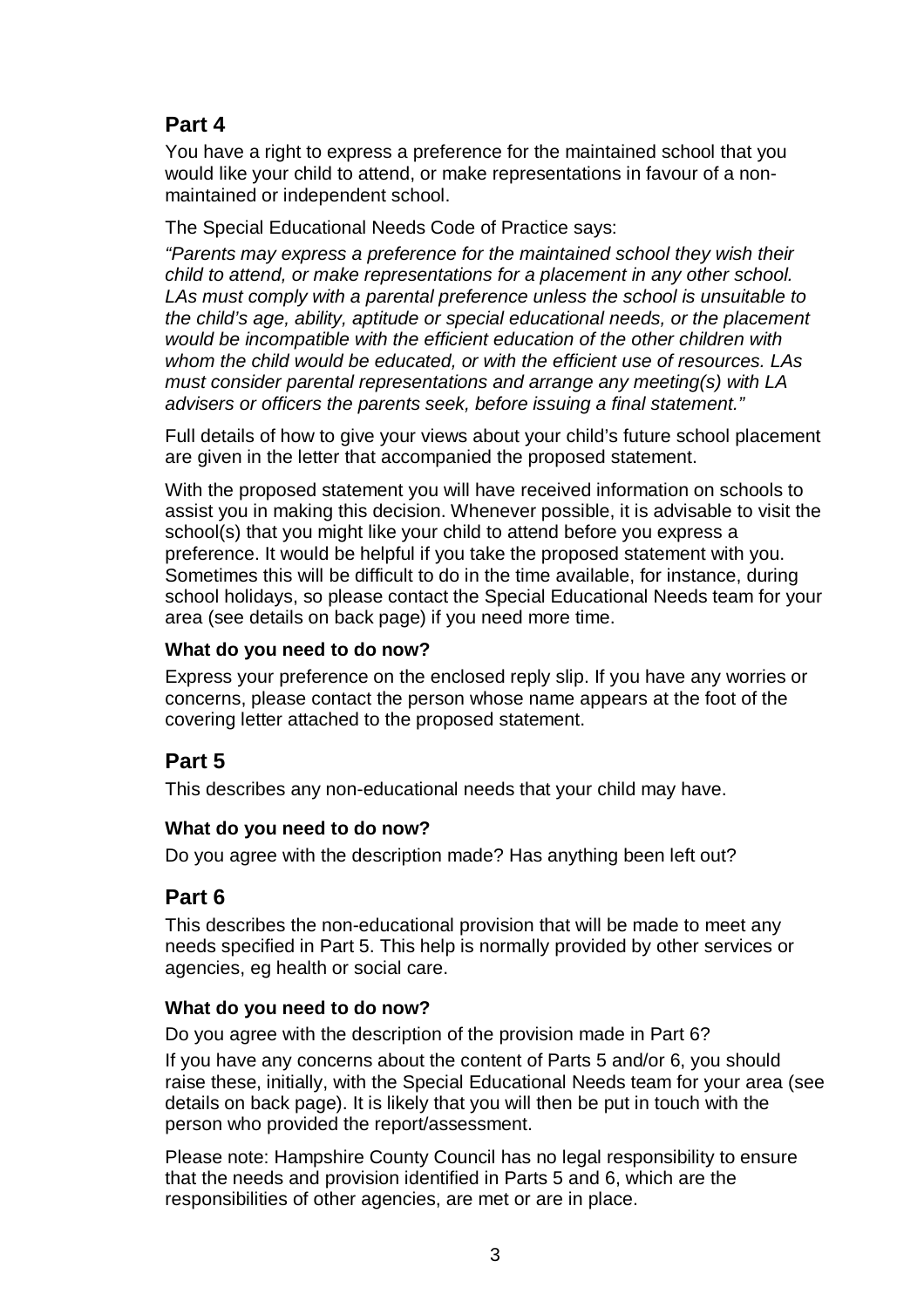#### **Summary**

- check, in detail, the content of the proposed statement and the assessment reports attached in the appendices
- underline or highlight anything with which you do not agree or wish to have clarified or explained
- record anything that you feel has been overlooked, eg a key description or recommendation that appears in an assessment report but has not been included in the proposed statement
- if you send any further written details/submissions to us, it is a good idea to keep your own copy for reference purposes
- complete and return the reply slip, remembering to:
	- a) Say if you wish to meet with an officer from Hampshire County Council to discuss the content of the proposed statement. A meeting could be helpful if you have a major concern.

In any event, a letter or telephone call to the Special Educational Needs team for your area (see details on back page) may be a good starting point to express your views about the proposed statement. We are committed to working with you to reach an agreement about the content of your child's statement, wherever possible. If you have asked for a meeting it would be helpful if you could provide us with details of what you wish to discuss, before the meeting.

- b) Attach any letters, setting out any comments or concerns about the proposed statement.
- c) Sign and date the reply slip before returning it to the address shown at the bottom of the reply form. You have 15 days to respond to Hampshire County Council and (if required) to request a meeting with an officer in the Special Educational Needs Service to discuss the content of the statement.

Within 15 days of the meeting you can make further representations to Hampshire County Council or request additional meeting(s) if necessary. Within 15 days from the last meeting, you can make further comments to Hampshire County Council.

The provision detailed in the proposed statement will not commence until the final statement has been issued. If you are happy with the content of the proposed statement then as soon as you return the reply slip and the school placement is confirmed, the final statement will be issued.

**You have the right to appeal to the independent Tribunals Service (Special Educational Needs and Disability) about certain aspects of your child's final statement but Hampshire County Council Children's Services Department is committed to seeking local agreement, wherever possible.**

**Further information about your right to appeal will be sent to you when the final statement is issued.**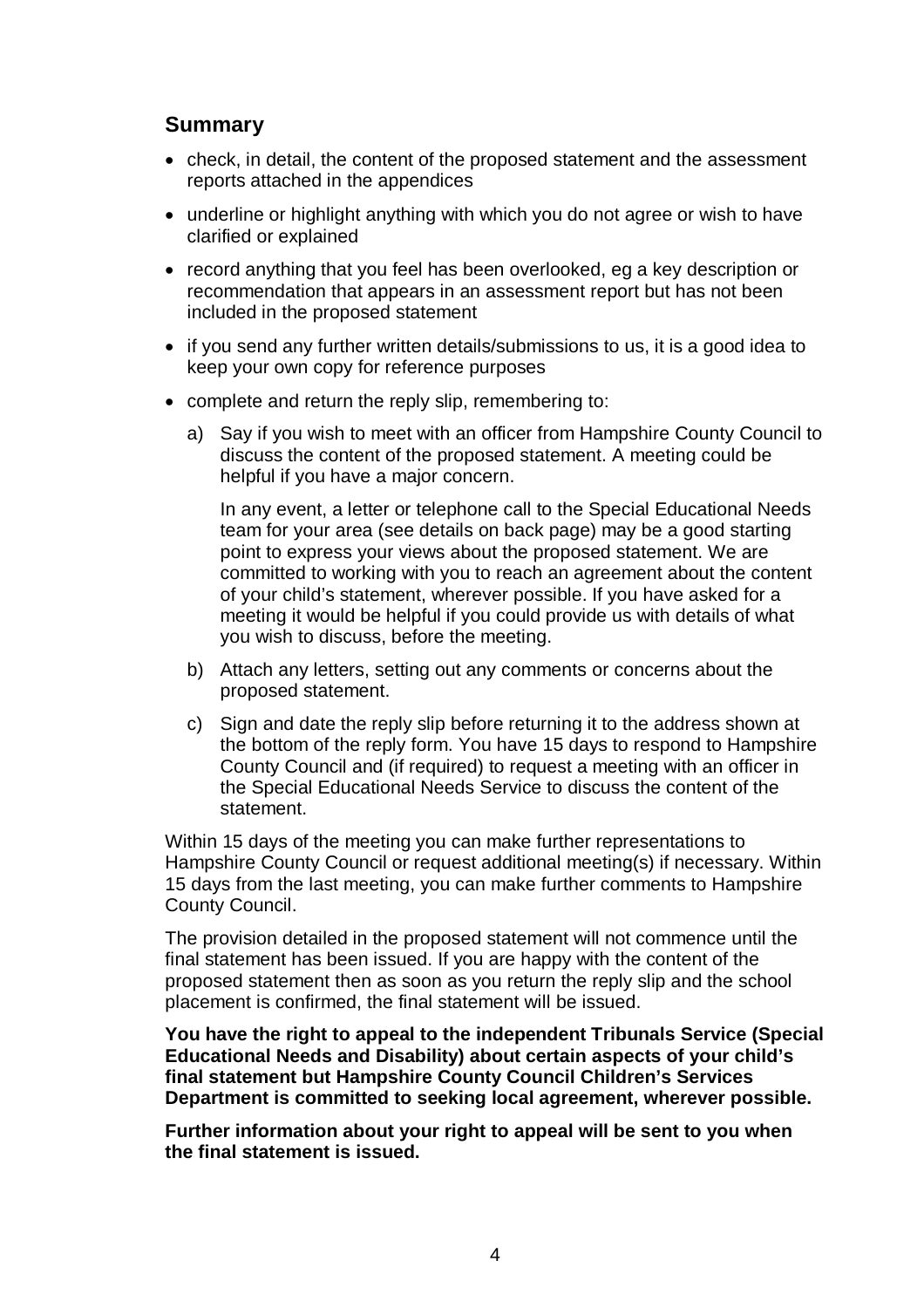We will try to resolve any issues you may have before the final statement is issued. If you disagree with the final statement you can ask to speak to the Principal Special Needs Officer for an explanation. Contacting the Parent Partnership Service is an option you should consider and a member of that team will be able to advise you about arrangements for disagreement resolution.

Involvement in ongoing discussions does not affect your rights of appeal.

#### **What help can the Parent Partnership Service give?**

The Parent Partnership Service can help by providing information, advice and support to parents/carers at all stages of their child's school life, from pre-school early diagnosis through to leaving school. The service offers:

- a confidential helpline for parents/carers
- advice and information on special educational needs
- help for parents/carers to express their views
- support throughout the statutory assessment process
- help to complete forms and to understand complex documents and reports
- home visits and support at meetings
- presentations to support groups.

If you require any assistance or advice please contact: Parent Partnership Service Children's Services Department Hampshire County Council The Castle **Winchester** SO23 8UG Tel: 01962 845870 Email: [enquiries.pps@hants.gov.uk](mailto:enquiries.pps@hants.gov.uk) Website: [www.hants.gov.uk/parentpartnership](http://www.hants.gov.uk/parentpartnership)